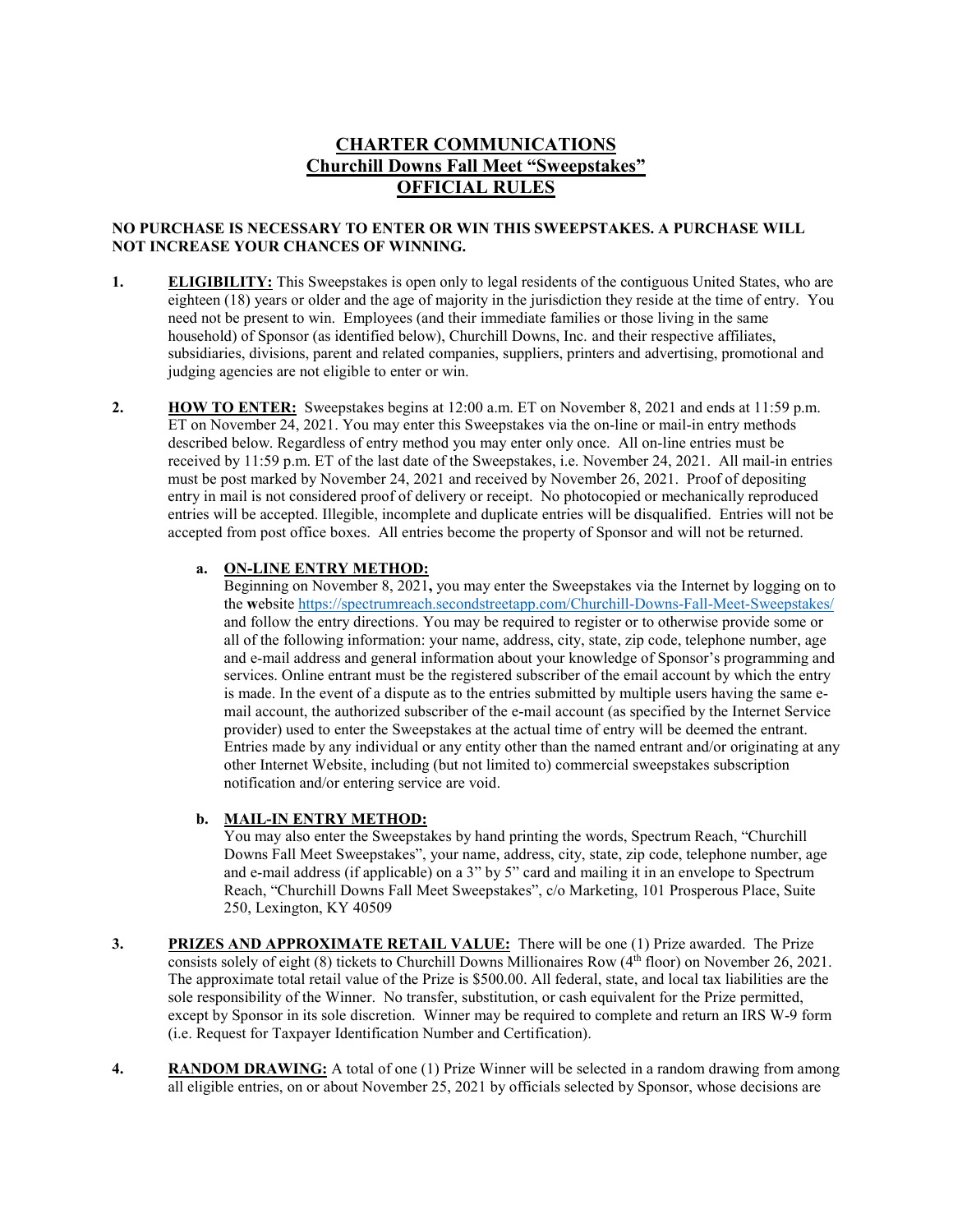final and binding in all matters relating to the Sweepstakes. Only one Winner per household is permitted. The Winner will be notified by telephone, e-mail or mail service on or about November 25, 2021.

- **5. PRIZE CONDITIONS:** No substitution for any prize will be permitted. If necessary due to unavailability of the Prize, a prize of equal or greater value will be awarded at the discretion of the Sponsor. Prize is not transferable, assignable or redeemable for cash. Winner will be required to execute and return an Affidavit of Eligibility/Release of Liability/Publicity Release within two (2) days of issuance. Failure to return all required documents in this time period may result in the Winner being disqualified and an alternate Winner selected. If Sponsor cannot contact Winner after three attempts, if a prize notification is returned to Sponsor as undeliverable or if an entrant is found to be ineligible or declines acceptance of the Prize for any reason, an alternate Winner will be selected. By entering this Sweepstakes and/or accepting the Prize, Winner and entrant hereby consent (except where prohibited by law) to the reasonable use by Sponsor of the Winners' and entrants' photograph, voice, likeness and/or image, hometown address, contents of the entry form and the name and age of the Winners and entrants without any further compensation for any future promotional activity related to this Sweepstakes.
- **6. ODDS OF WINNING:** The odds of winning a Prize depends on the total number of eligible entries received for the Sweepstakes and are equal regardless of method of entry.
- **7. CONDUCT OF PARTICIPATION:** By entering the Sweepstakes, entrant affirms that he or she has read and agrees to abide by the Official Sweepstakes Rules and the decisions of the officials. Sponsor reserves the right to disqualify any entrant acting in violation of the Official Rules or found tampering with the entry process or with the operation of the Sweepstakes or the website. The Sweepstakes is governed by the laws of the United States and, by entering, all Winners and entrants hereby submit to the jurisdiction and venue of the federal, state and local courts located in Louisville, KY. ANY ATTEMPT BY AN ENTRANT OR ANY OTHER INDIVIDUAL TO DELIBERATELY DAMAGE ANY WEB SITE RELATED TO SPONSOR OR THE SWEEPSTAKES OR UNDERMINE THE LEGITIMATE OPERATION OF THE SWEEPSTAKES MAY BE IN VIOLATION OF CRIMINAL AND CIVIL LAWS, AND SHOULD SUCH AN ATTEMPT BE MADE, SPONSOR RESERVES THE RIGHT TO SEEK DAMAGES FROM SUCH ENTRANT TO THE FULLEST EXTENT PERMITTED BY LAW.
- **8. LIMITATIONS OF LIABILITY:** Sponsor, Churchill Downs, and each of its respective affiliates, subsidiaries, parent corporations, and their respective officers, directors, shareholders, employees and agents, are not responsible for any incorrect or inaccurate entry information, theft, tampering, destruction, or unauthorized access to, or alteration of entries; printing or other errors; and any entries or mail which are late, lost, delayed, incomplete, misdirected, stolen, mutilated, illegible, postage due or any combination thereof. Sponsor reserves the right to modify, suspend or terminate the Sweepstakes in the event that it becomes necessary due to circumstances beyond Sponsor's control. In the event the Sweepstakes is terminated early, a winner will be selected from all eligible entries received at the time of termination.
- **9. RELEASE OF LIABILITY:** By participating, Winner and entrants agree to release, discharge, indemnify and hold harmless Sponsor, Churchill Downs, and each of its respective affiliates, subsidiaries, parent corporations, and their officers, directors, employees, representatives and agents from and against any claims made by the Winner, entrants or any other third parties related in any way to the operation of this Sweepstakes, as well as any other claims, damages or liability due to any injuries, damages or losses (whether alleged, threatened, or actual) to any person (including death) or property of any kind resulting in whole or in part, directly or indirectly, from acceptance, possession, misuse or use of any prize or participation in any Sweepstakes-related activity or participation in this Sweepstakes.
- **10. WINNERS LIST:** For an Official Winners List (available after November 25, 2021) or a copy of these Official Rules, send a self-addressed, stamped envelope to: Spectrum Reach, "Churchill Downs Fall Meet Sweepstakes" - WINNERS - or - OFFICIAL RULES (please specify), c/o Marketing, 101 Prosperous Place, Suite 250, Lexington, KY. All requests must be received by November 25, 2021. Official Rules also available at [https://www.churchilldowns.com/promotions.](https://www.churchilldowns.com/promotions)